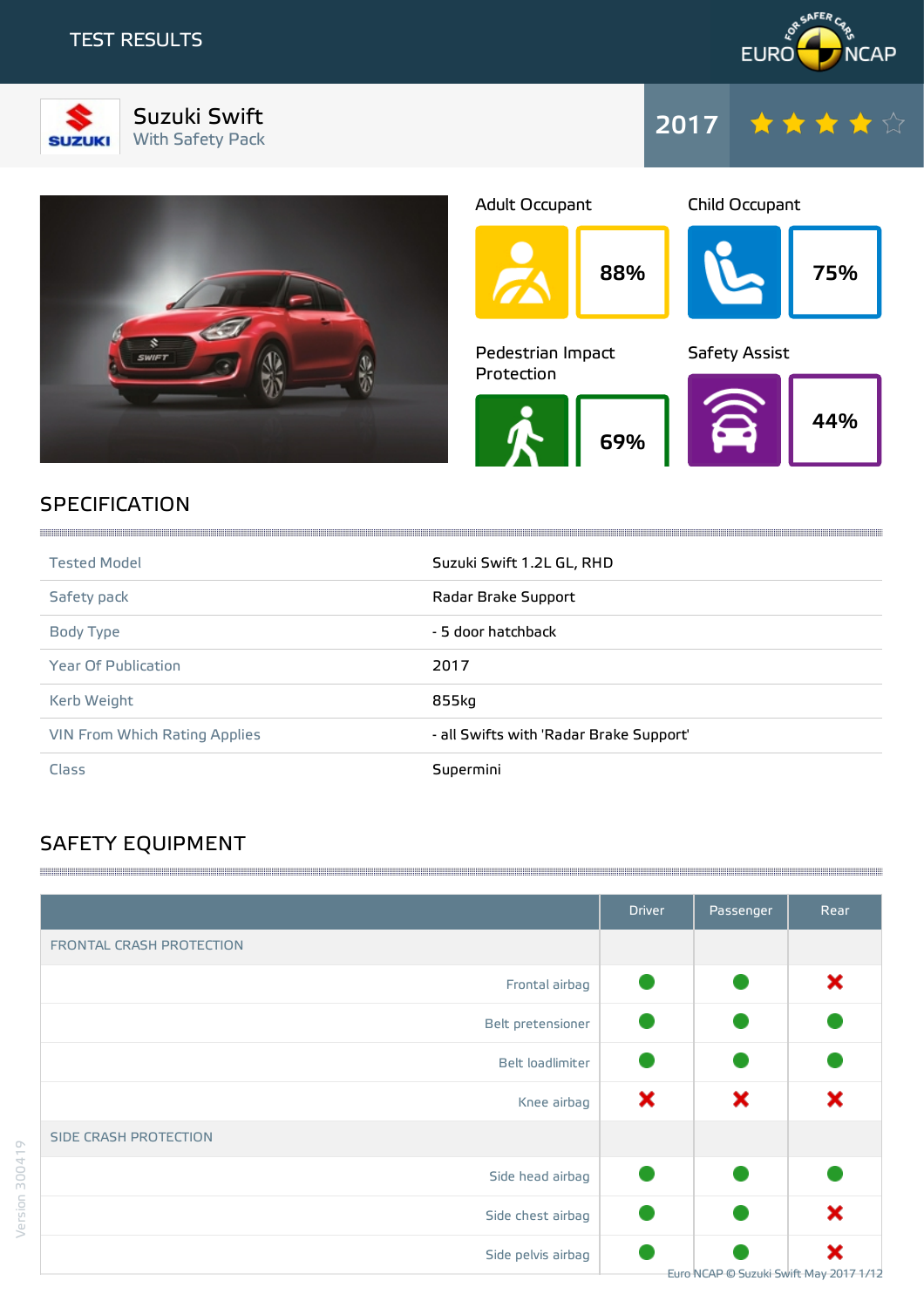

# SAFETY EQUIPMENT (NEXT)

|                         | <b>Driver</b> | Passenger | Rear |
|-------------------------|---------------|-----------|------|
| <b>CHILD PROTECTION</b> |               |           |      |
| Isofix                  |               | ×         |      |
| Integrated CRS          |               | ×         | ×    |
| Airbag cut-off switch   |               |           |      |
| <b>SAFETY ASSIST</b>    |               |           |      |
| Seat Belt Reminder      |               |           |      |

<u> 1989 - Andrea Stadt Stadt Stadt Stadt Stadt Stadt Stadt Stadt Stadt Stadt Stadt Stadt Stadt Stadt Stadt Stadt Stadt Stadt Stadt Stadt Stadt Stadt Stadt Stadt Stadt Stadt Stadt Stadt Stadt Stadt Stadt Stadt Stadt Stadt St</u>

| <b>OTHER SYSTEMS</b>    |   |
|-------------------------|---|
| Active Bonnet (Hood)    | × |
| <b>AEB Pedestrian</b>   | х |
| <b>AEB City</b>         |   |
| AEB Inter-Urban         |   |
| Speed Assistance System | O |
| Lane Assist System      |   |

Note: Other equipment may be available on the vehicle but was not considered in the test year.

Fitted to the vehicle as standard  $\bigcirc$  Fitted to the vehicle as part of the safety pack

 $\bigcirc$  Not fitted to the test vehicle but available as option or as part of the safety pack  $\bigcirc$  Not available  $\qquad$  Not applicable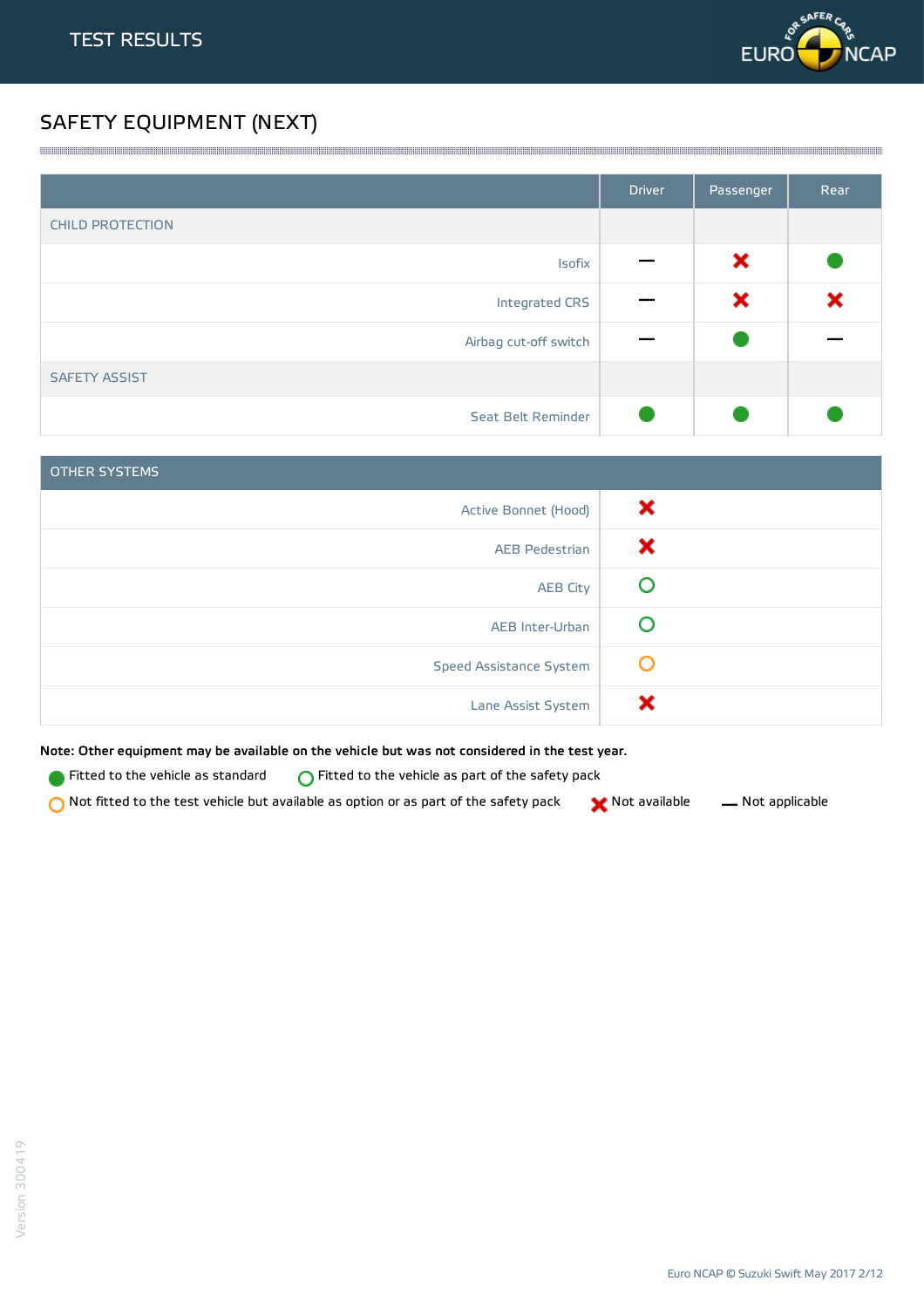







Euro NCAP © Suzuki Swift May 2017 3/12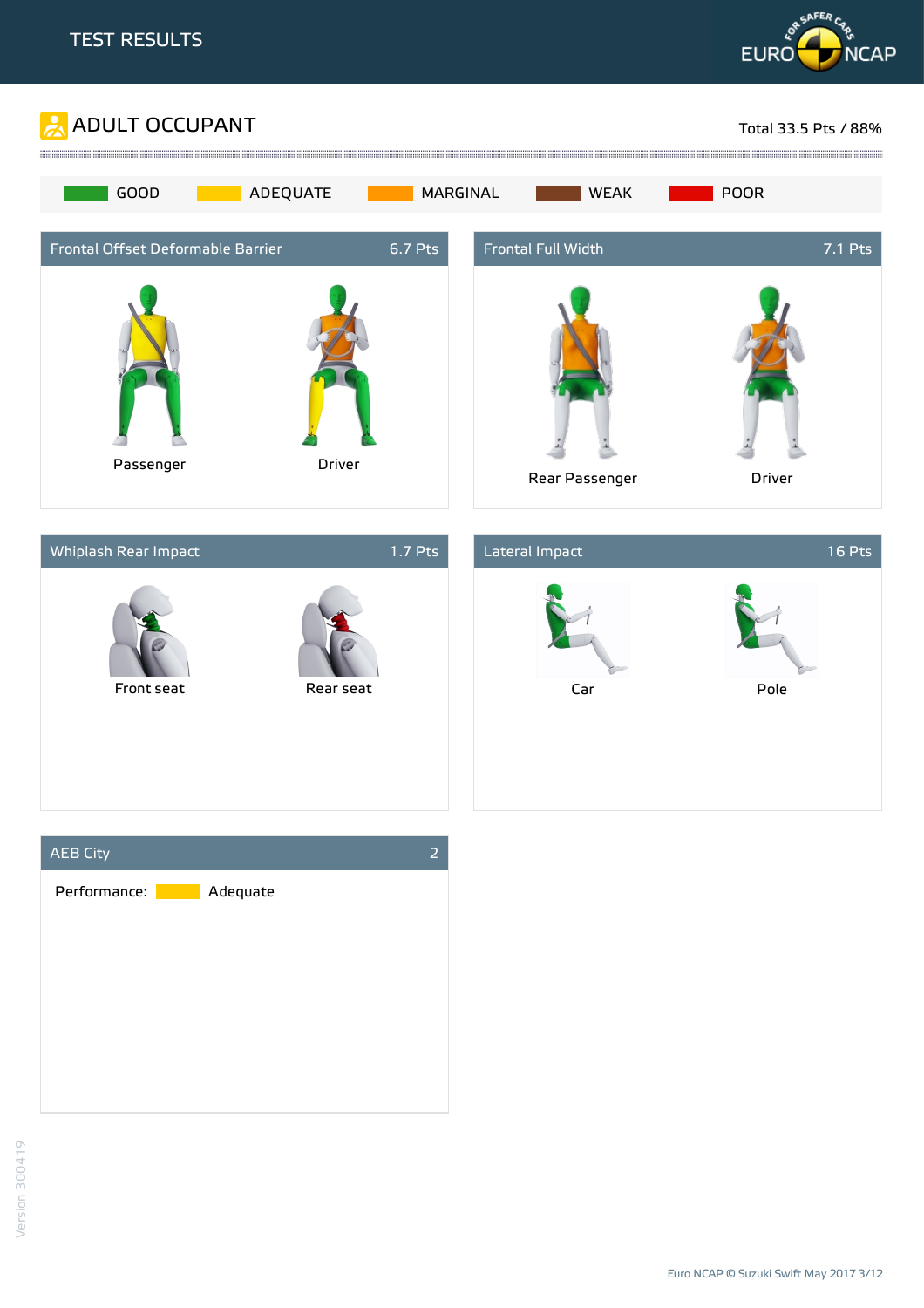

Euro NCAP © Suzuki Swift May 2017 4/12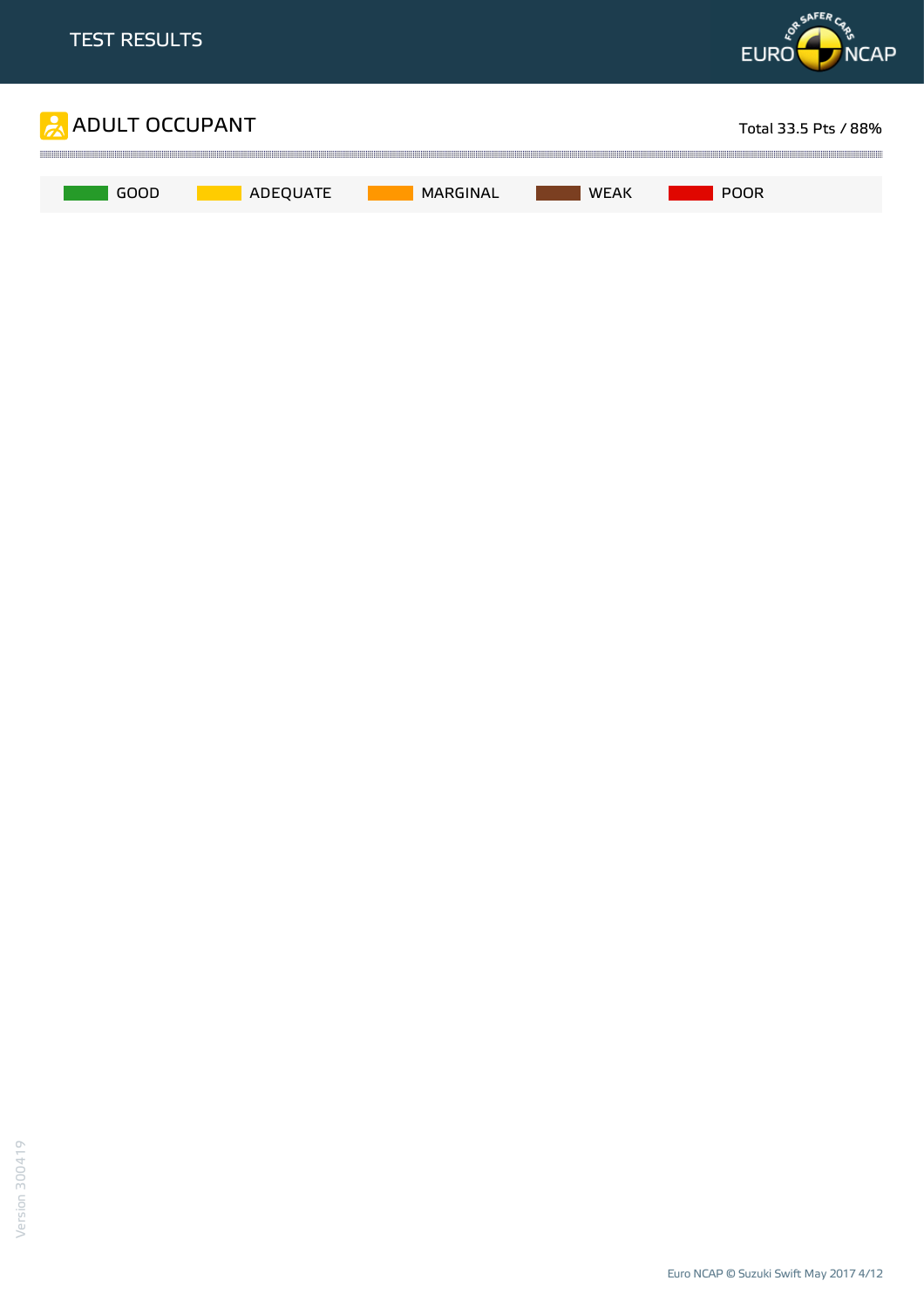



#### Comments

The passenger compartment of the Swift remained stable in the frontal offset test. Dummy readings indicated good protection of the knees and femurs for both the driver and passenger. Suzuki showed that a similar level of protection would be provided to occupants of different sizes and to those sat in different positions. In the full-width rigid barrier test, protection of the chest was marginal, both for the driver and the rear seat passenger. Otherwise, protection of critical body areas was rated a good or adequate. The Swift scored maximum points in both the side barrier test and the more severe side pole impact, with good protection of all critical body regions. Tests on the front seats and head restraints demonstrated good protection against whiplash injuries in the event of a rear-end collision. However, a geometric assessment of the rear seats indicated poor whiplash protection for occupants in those seating positions. The Swift has, as part of its 'Radar Brake Support' option pack, autonomous emergency braking. The system works at the low speeds, typical of city driving, at which many whiplash injuries are caused and, in tests of this functionality, the system performed adequately.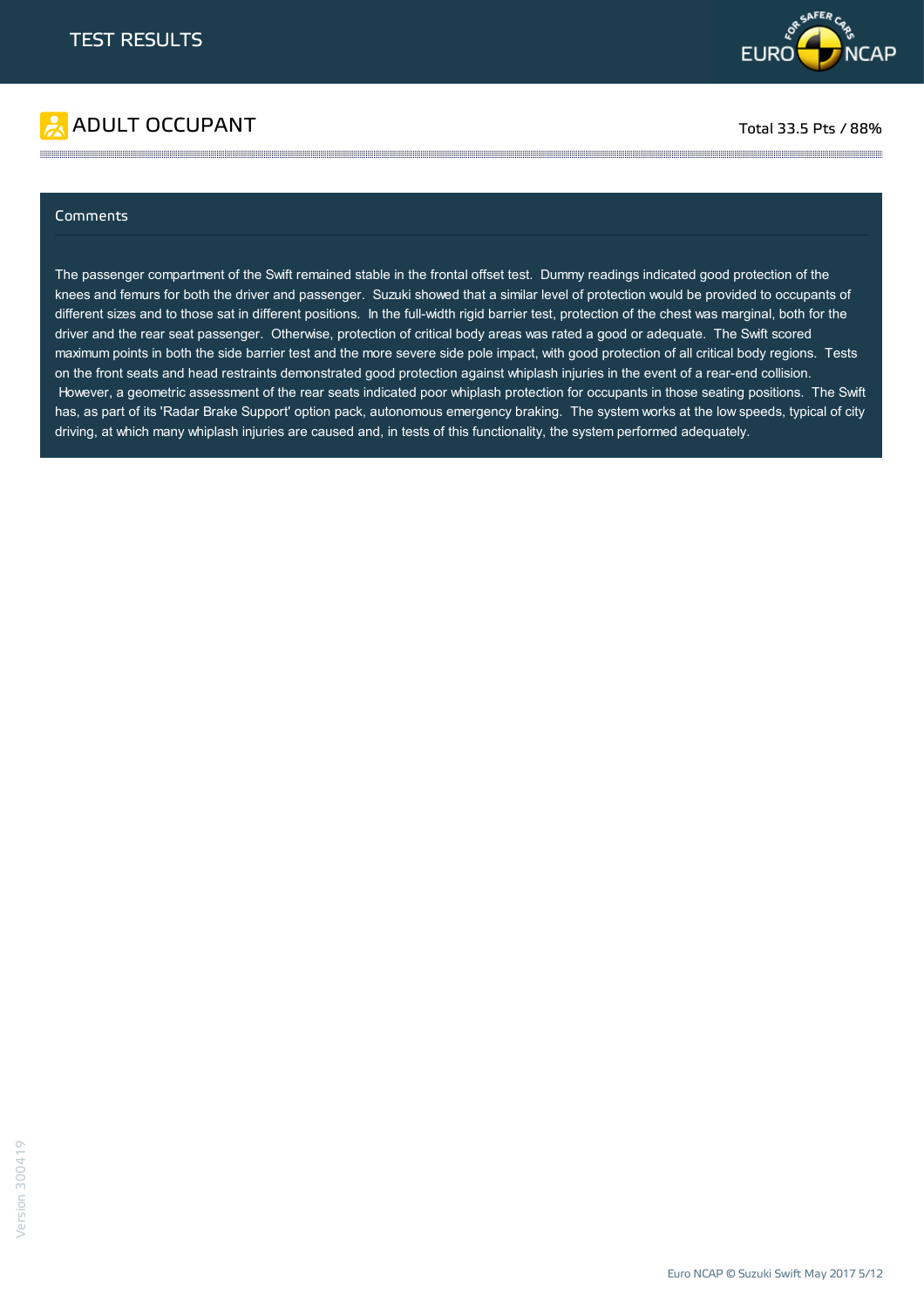





Restraint for 6 year old child: Britax Römer KIDFIX XP Restraint for 10 year old child: Graco Junior III Safety Features 7 Pts

|                                                                                                             | Front<br>Passenger       | 2nd row<br>outboard              | $\overline{2nd}$ row<br>center |
|-------------------------------------------------------------------------------------------------------------|--------------------------|----------------------------------|--------------------------------|
| Isofix                                                                                                      | ×                        |                                  | ×                              |
| i-Size                                                                                                      | ×                        |                                  | ×                              |
| Integrated CRS                                                                                              | ×                        | ×                                | ×                              |
| Not on test car but available as option<br>Fitted to test car as standard<br>∩                              | Not available            |                                  |                                |
| <b>CRS Installation Check</b>                                                                               |                          |                                  | 12 Pts                         |
| Install with care<br>Install without problem<br>Safety critical problem                                     | Installation not allowed |                                  |                                |
| <b>E</b> i-Size CRS                                                                                         |                          |                                  |                                |
| Maxi Cosi 2way Pearl & 2wayFix<br>Maxi Cosi 2way Pearl & 2wayFix<br>(rearward) (iSize)<br>(forward) (iSize) |                          | BeSafe iZi Kid X2 i-Size (iSize) |                                |
|                                                                                                             |                          |                                  |                                |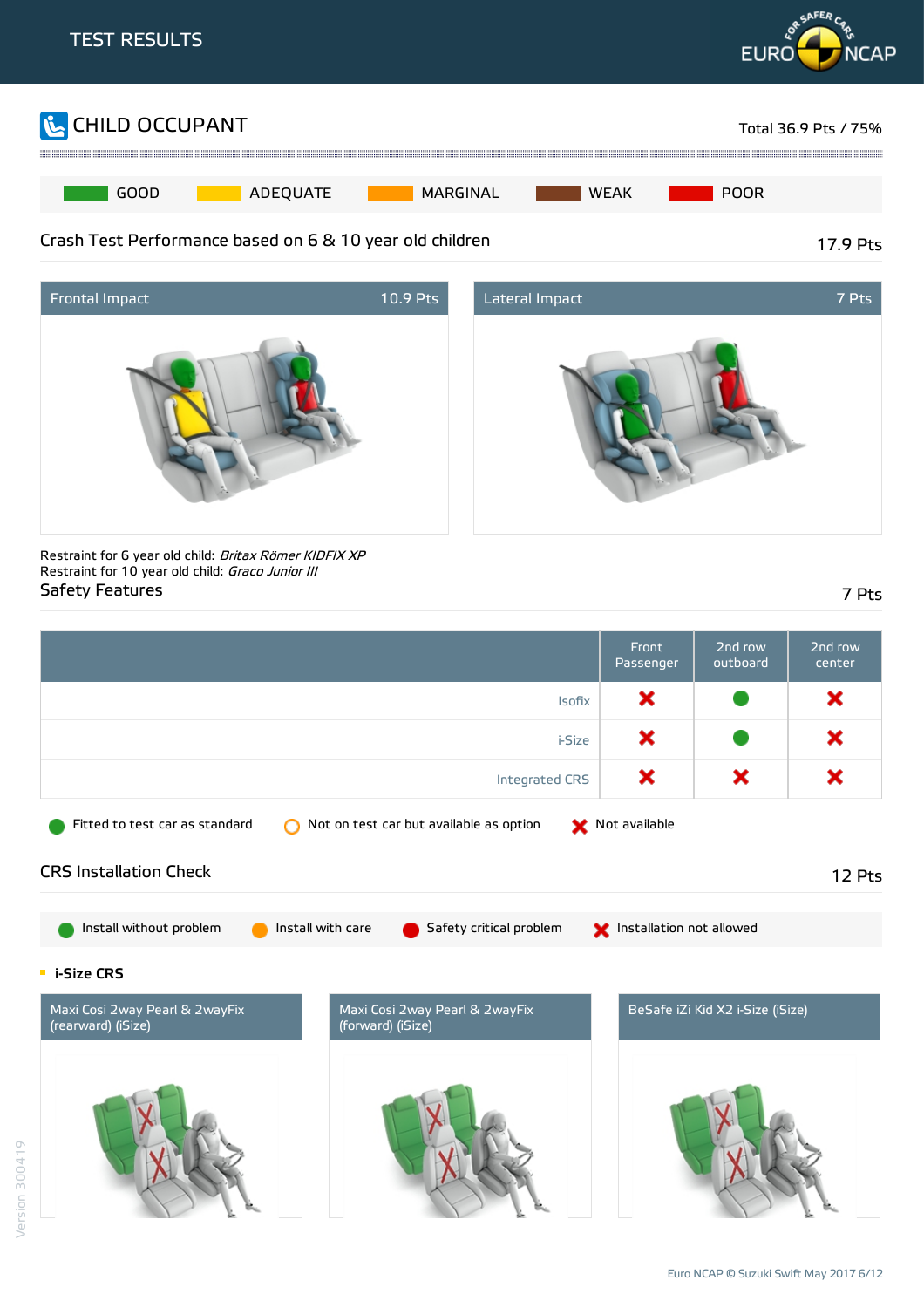

# CHILD OCCUPANT Total 36.9 Pts / 75%

#### **ISOFIX CRS**



#### Britax Römer KidFix XP (ISOFIX)



and the contract of the contract of the contract of the contract of the contract of the contract of the contract of the contract of the contract of the contract of the contract of the contract of the contract of the contra





#### **Universal Belted CRS**



Britax Römer KidFix XP (Belt)





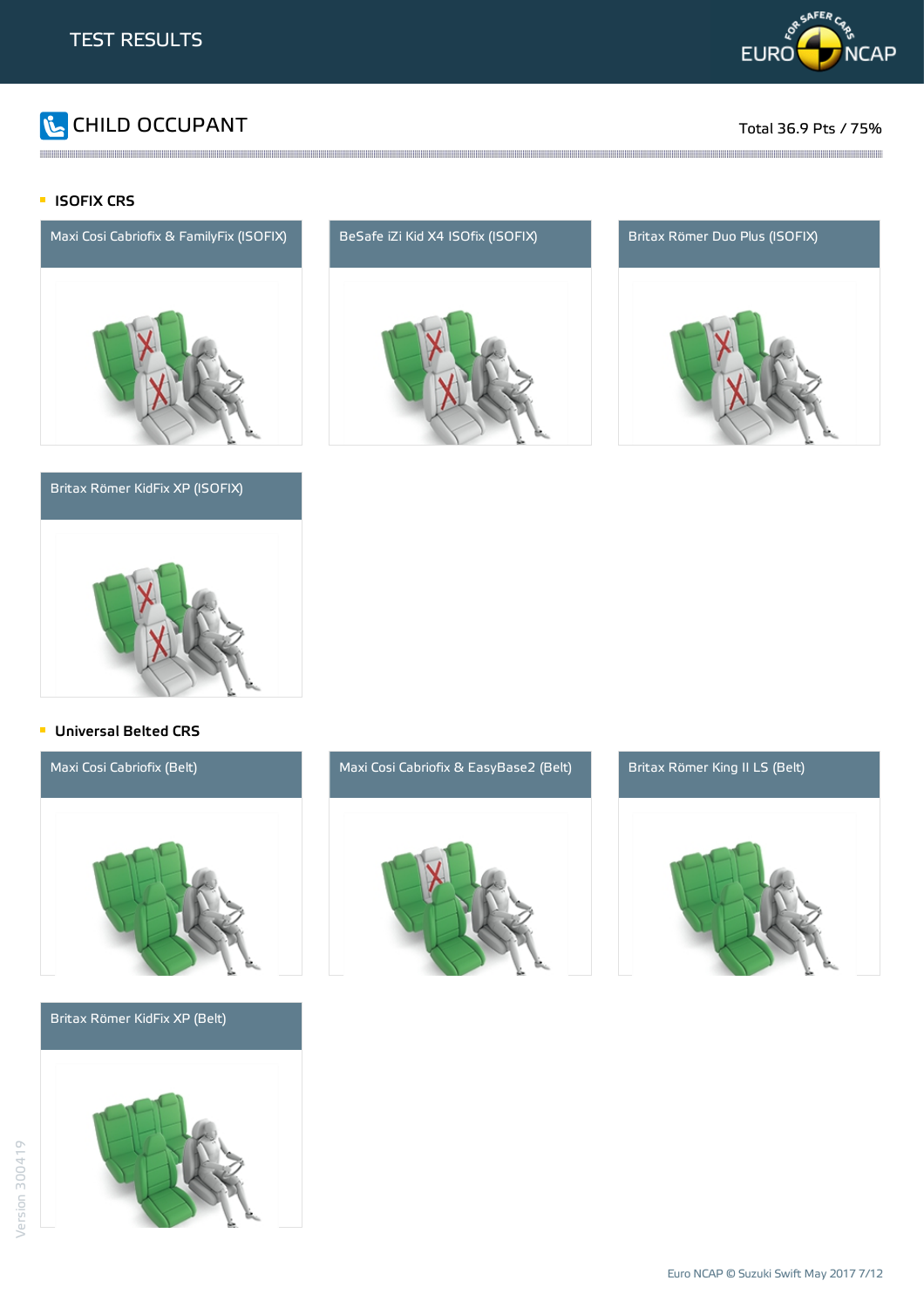



|                                                   | <b>Seat Position</b>                                |             |               |              |  |
|---------------------------------------------------|-----------------------------------------------------|-------------|---------------|--------------|--|
|                                                   | Front                                               | 2nd row     |               |              |  |
|                                                   | <b>PASSENGER</b>                                    | <b>LEFT</b> | <b>CENTER</b> | <b>RIGHT</b> |  |
| Maxi Cosi 2way Pearl & 2wayFix (rearward) (iSize) | $\Box$                                              |             | $\Box$        |              |  |
| Maxi Cosi 2way Pearl & 2wayFix (forward) (iSize)  | $\Box$                                              |             | $\Box$        |              |  |
| BeSafe iZi Kid X2 i-Size (iSize)                  | $\Box$                                              |             | $\Box$        |              |  |
| Maxi Cosi Cabriofix & FamilyFix (ISOFIX)          | $\Box$                                              |             | $\Box$        |              |  |
| BeSafe iZi Kid X4 ISOfix (ISOFIX)                 | $\Box$                                              |             | $\Box$        |              |  |
| Britax Römer Duo Plus (ISOFIX)                    | $\Box$                                              |             | $\Box$        |              |  |
| Britax Römer KidFix XP (ISOFIX)                   | $\Box$                                              |             | $\Box$        |              |  |
| Maxi Cosi Cabriofix (Belt)                        |                                                     |             |               |              |  |
| Maxi Cosi Cabriofix & EasyBase2 (Belt)            |                                                     |             | ×             |              |  |
| Britax Römer King II LS (Belt)                    |                                                     |             |               |              |  |
| Britax Römer KidFix XP (Belt)                     |                                                     |             |               |              |  |
| Install without problem<br>Install with care      | Safety critical problem<br>Installation not allowed |             |               |              |  |

#### Comments

In the frontal offset test, readings from the 6 year dummy indicated poor chest protection and weak protection of the neck. For the 10 year dummy, neck protection was marginal. In the side barrier test, decelerations in the chest indicated poor protection of the 10 year dummy. Protection in this test was, otherwise, good. The front passenger airbag can be disabled to allow a rearward-facing child restraint to be used in that seating position. Clear information is provided regarding the status of the airbag and the system was rewarded. All of the restraint types for the which the Swift is designed could be properly installed and accommodated.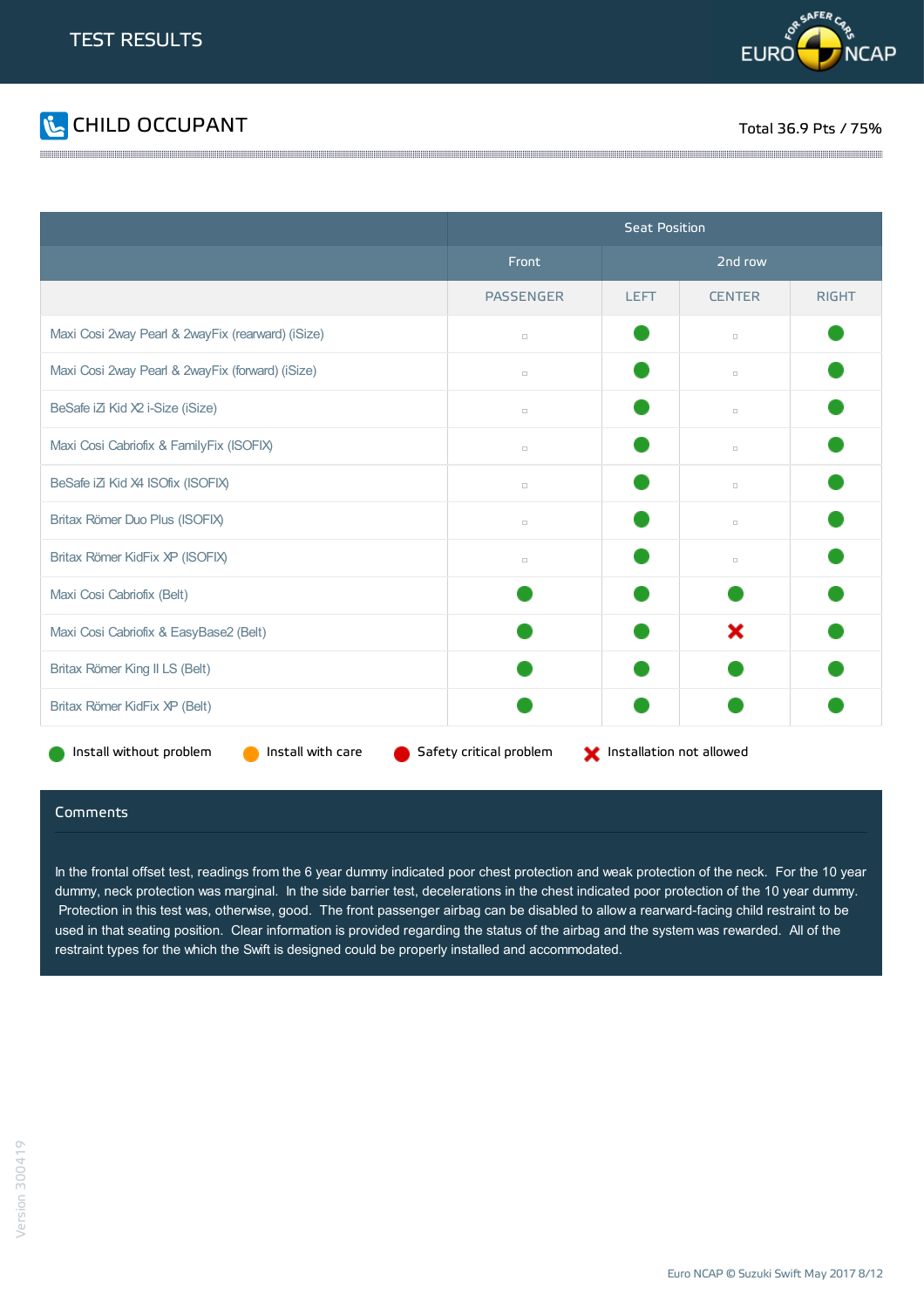



#### AEB Pedestrian 0 Pts

#### **Comments**

The protection provided by the bonnet to the head of a struck pedestrian was predominantly good or adequate, with poor results recorded on the stiff windscreen pillars. The bumper scored maximum points, offering good protection to pedestrians' legs at all test locations. Protection of the pelvis was predominantly good but some weak and poor results were also recorded.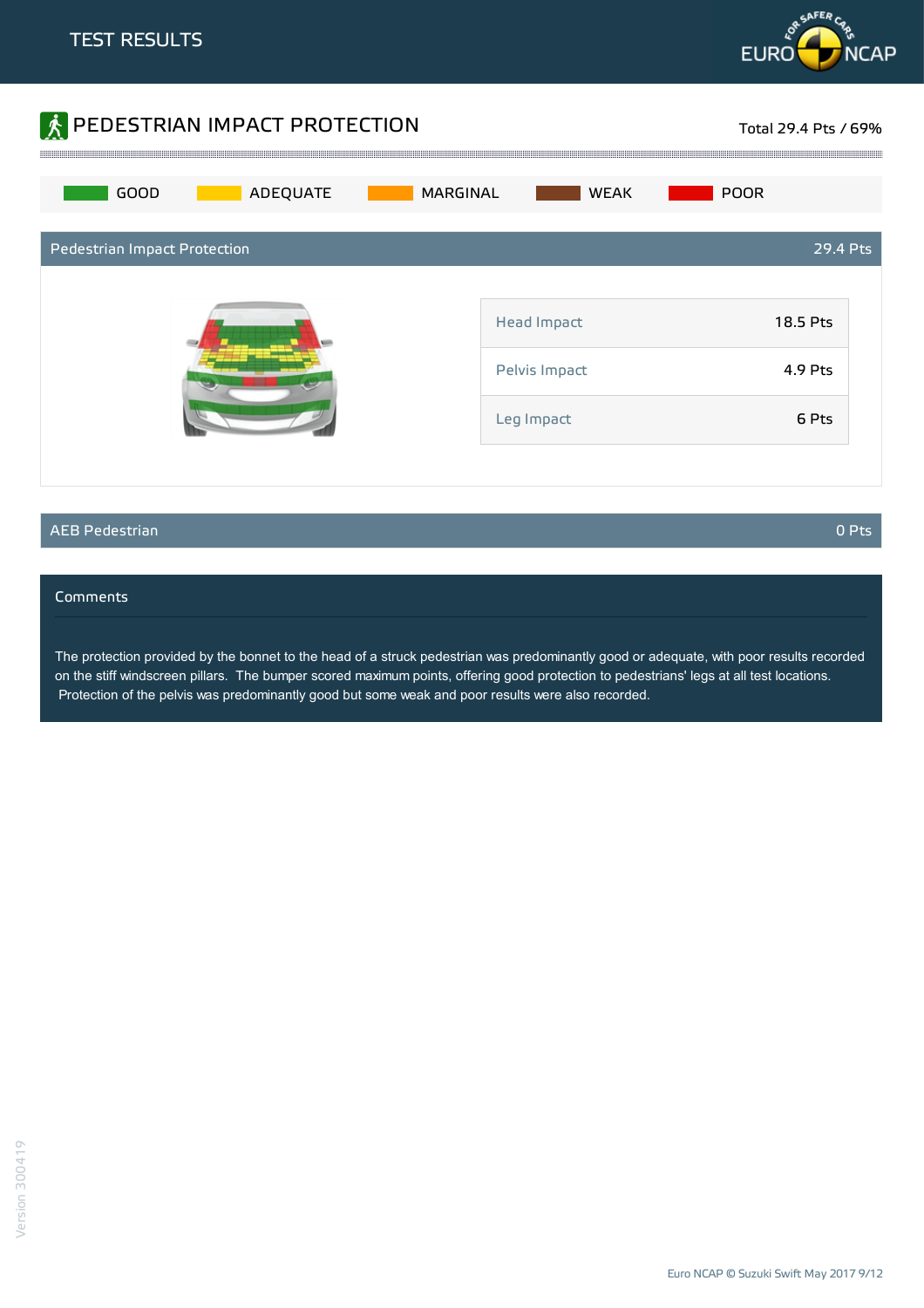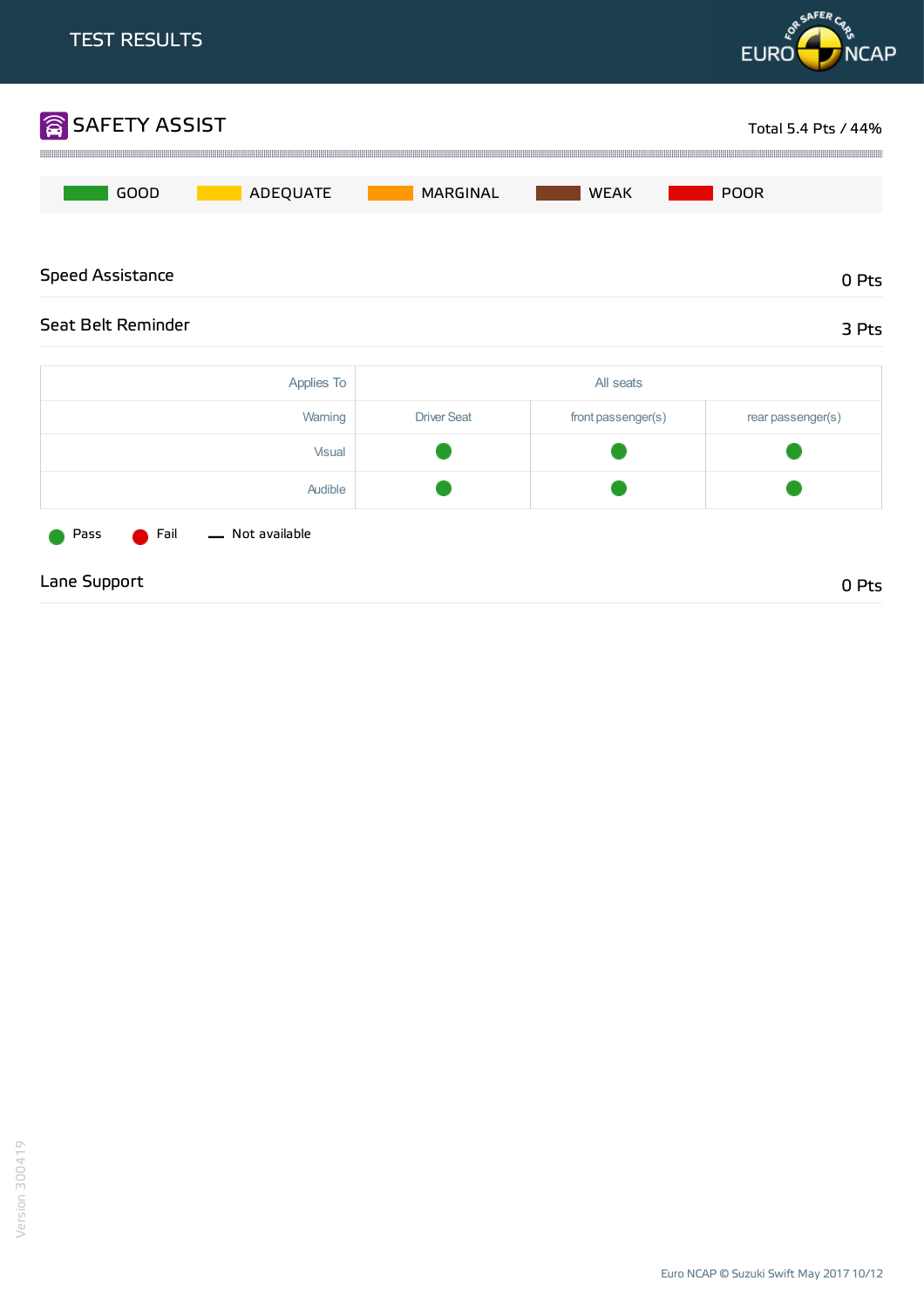# **SAFETY ASSIST** Total 5.4 Pts / 44%

**OR SAFER C** 

**EURO** 

# AEB Interurban 2.4 Pts

**NCAP** 

| <b>Type</b>                      | Forward Collision Warning with Auto-Brake                        |                                                                  |  |  |
|----------------------------------|------------------------------------------------------------------|------------------------------------------------------------------|--|--|
| <b>Operational From</b>          | 5 km/h                                                           |                                                                  |  |  |
| Additional Information           | Default On                                                       |                                                                  |  |  |
| PERFORMANCE                      |                                                                  |                                                                  |  |  |
|                                  | Autobrake Function Only                                          | Driver reacts to warning                                         |  |  |
| <b>Operational Speed</b>         | 5-210 km/h                                                       | 5-210 km/h                                                       |  |  |
| Approaching a stationary car     | See AEB City                                                     | Crash avoided up to 30km/h.<br>Crash speed reduced up to 65km/h. |  |  |
| Approaching a slower moving car  | Crash avoided up to 65km/h.<br>Crash speed reduced up to 70km/h. | Crash avoided up to 80km/h.                                      |  |  |
|                                  | FOLLOWING A CAR AT SHORT DISTANCE                                |                                                                  |  |  |
| Car in front brakes gently       | Mitigation                                                       | Avoidance                                                        |  |  |
| Car in front brakes harshly      | Mitigation                                                       | Mitigation                                                       |  |  |
| FOLLOWING A CAR AT LONG DISTANCE |                                                                  |                                                                  |  |  |
| Car in front brakes gently       | Avoidance                                                        | Avoidance                                                        |  |  |
| Car in front brakes harshly      | Avoidance                                                        | Avoidance                                                        |  |  |

#### Comments

The Swift has, as standard, as seatbelt reminder system for the front and rear seats. Autonomous emergency braking is included in the 'Radar Brake Support' option pack. Tests of its functionality at highway speeds showed good performance. A driver-set speed limiter is available as an option, separate from the pack.